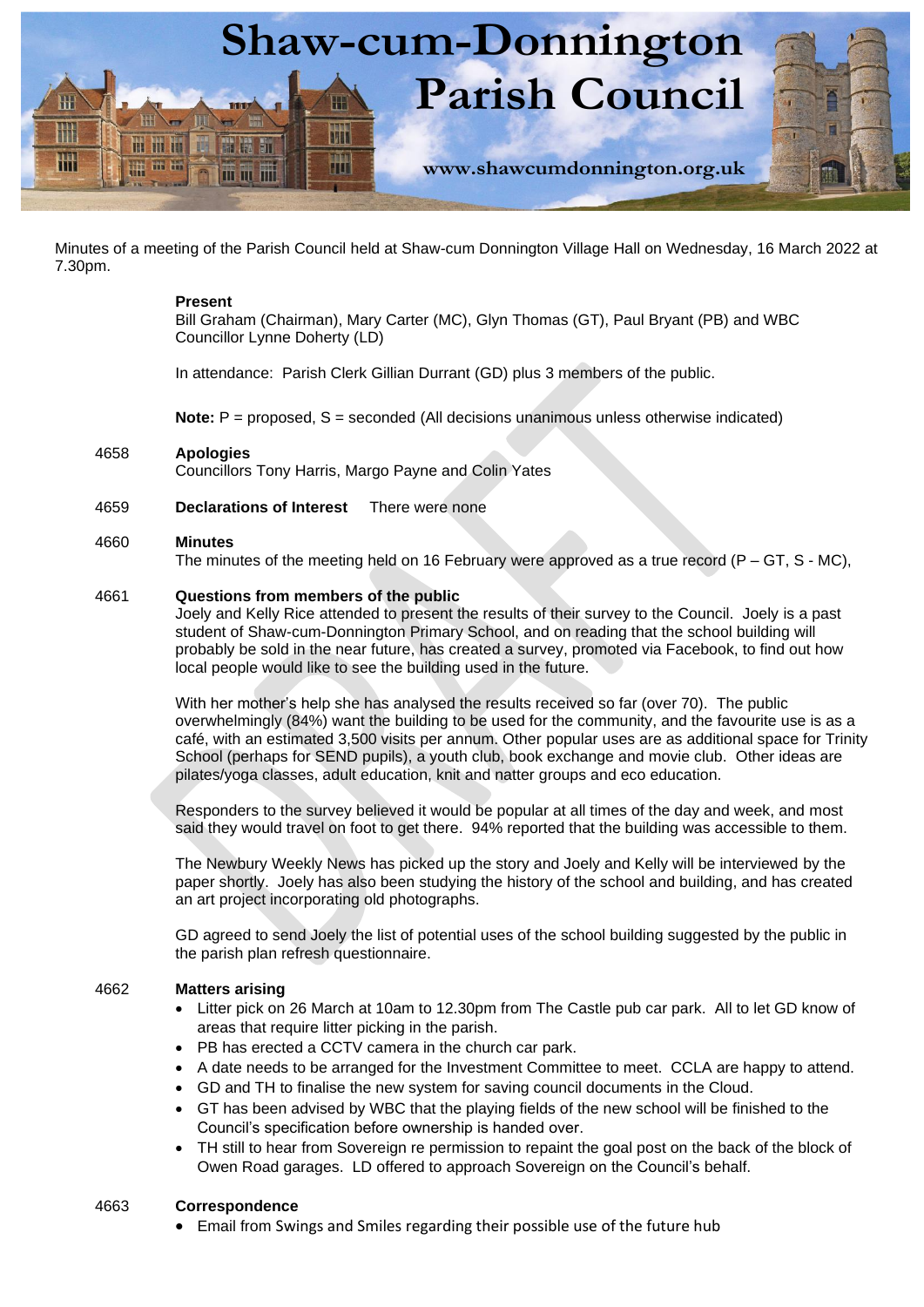- Email from WBC Digital Infrastructure Project. GD to publicise.
- Invitation to take part in a meeting to help steer WBC's new Environmental strategy on 29.3.22 1-4pm – David Willetts may respond.
- Email from WBC regarding the Eling Way Sustrans cycle route extension from Hermitage to Newbury. Councillors to consider this and discuss at the next meeting.
- Email from resident about a new crossing build-out on Oxford Road. PB not convinced of the safety of the crossing, but it has been assessed and approved by WBC Highways.

#### 4664 **Finance**

The following payments were approved (P - BG, S -GT). BG and GT will authorise the payments. Payments for February.

| Payments for February: |                                   |          |
|------------------------|-----------------------------------|----------|
| Litter Picker          | Litter picking February 2022      | 64.45    |
| G Durrant              | Salary and expenses February 2022 | 917.82   |
| Groundsman             | Groundsman's duties               | 111.18   |
| HMRC                   | PAYE/NIC                          | 71.19    |
| Bill Graham            | defibrillator                     | 1314.00  |
| <b>Bill Graham</b>     | Chairman's Allowance              | 70.00    |
| Good Exchange          | Fees for grant platform           | 39.48    |
| HMRC                   | <b>PAYE for February Salaries</b> | 71.19    |
| Dash UK                | Jubilee mugs                      | 442.50   |
| Castle Water (DD)      | Water for pavilion                | 38.04    |
| NEST (DD)              | <b>Clerk's pension February</b>   | 137.03   |
| Veolia (DD)            | Bin emptying February 2022        | 19.24    |
| Veolia (DD)            | Bin emptying February 2022        | 57.71    |
|                        |                                   | £3282.64 |
|                        |                                   |          |

Total payments authorised for February (excluding Direct Debits):  $\qquad 2991.14$ 

It was agreed that GD would ask Traffic Technology if the Council can be invoiced each time the SID camera is moved. It was also agreed that St Mary's Church would be asked if they would accept a donation for the use of the Church room for CPSG meetings rather than pay a hirers fee, as these meetings are run by the community, not the Council.

#### 4665 **District Councillors' Reports**

In addition to her report, LD mentioned that the WBC budget had been approved, and Council Tax is due to increase by 4%. The budget included capital expenditure for Shaw House and the Northcroft lido. There will be an additional WBC full council meeting tomorrow evening including WBC's response to the Ukrainian refugee situation. WBC will be responsible for vetting hosts, education and health of the refugees. The Community Support Hub will be reinstated.

#### 4666 **Review of the Emergency Plan** This was approved (P - GT, S – MC).

### 4667 **Letter to residents, including the Litter Pick, Annual Parish Meeting and Jubilee events** Several amendments were agreed, and the memorial tree planting was included. The letter will be printed tomorrow and delivered to residents over the weekend, along with Emergency Plan leaflet (Appendix 5 of the plan).

#### 4668 **Planning**

a. Applications

1 22/00387/House 99 Kingsley Close, single storey rear extension. No objection (P - BG, S - PB ).

b. Decisions

 21/03183/LBC2 Church End, replacement of roof and UPVC windows – Approved 21/01445/HOUSE Briar Lea, Long Lane, rear extension and front alterations - Approved 22/00003/HOUSE 4 Whitefields Cottages, Oxford Road, new front porch etc. - Approved 21/03178/HOUSE Red Farmhouse, Long Lane, Garage and home office – Approved

#### 4669 **Amenities**

- a) We have received full funding from the Greenham Trust and the defibrillator has been installed.
- b) Grounds Maintenance WBC will be changing contractors next year and prices will go up.
- **c)** Plans for Owen Road Field. Members approved the revised consultation letter to residents, PB will deliver this at the weekend, GD to print 150 copies. GD to apply to the National Lottery